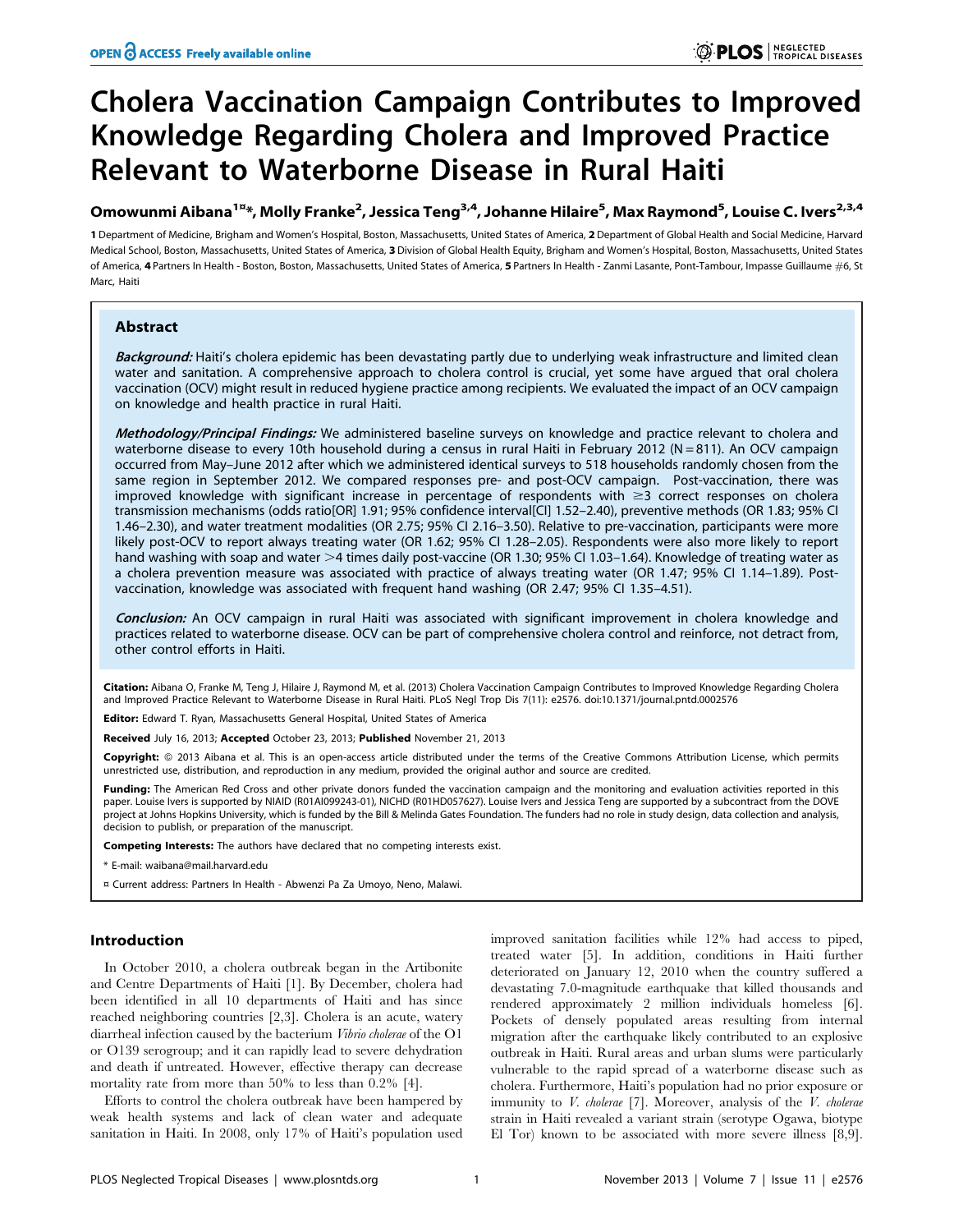## Author Summary

In October 2010, Haiti experienced a cholera outbreak that is now considered one of the largest cholera epidemics in recent history. A comprehensive approach is necessary to successfully fight the epidemic and proven methods for controlling cholera include improving access to clean water and sanitation as well as widespread hygiene education. In addition, there are two safe cholera vaccines approved for use. The authors conducted surveys before and after a cholera vaccination campaign, that included a public health educational component, in rural Haiti; surveys addressed knowledge of cholera and hygiene practices such as hand washing and water treatment, which are crucial for preventing waterborne diseases such as cholera. The authors found that after the vaccination campaign, knowledge of cholera improved significantly. There was also significant increase in reported hand washing and water treatment post vaccination. Furthermore, there was an association between knowledge and hygiene practices. Therefore, this study demonstrates that cholera vaccination can be a complementary tool in the fight against cholera in Haiti and will not detract from other control efforts.

Between October 2010 and May 2013, there were over 600,000 cases of infection and more than 8,000 cholera deaths reported [10]. In 2011, the cholera epidemic in Haiti accounted for 58% of all cholera cases and 37% of all cholera deaths reported to the World Health Organization (WHO) [11].

A comprehensive approach is necessary to fight the cholera epidemic in Haiti and proven cholera control measures include: active case finding, improving water and sanitation, and widespread hygiene education [12–14]. In addition, there are two safe oral cholera vaccines (OCV), approved by the WHO for use in cholera endemic areas [15]. Some have argued that cholera vaccination might detract from other prevention efforts and result in diminished hygiene practices among vaccine recipients [16–18]. Yet, there is no evidence indicating that cholera vaccination reduces hygiene practice.

Knowledge, Attitude, and Practice (KAP) surveys have been used in various settings to assess existing knowledge and hygiene practices relevant to prevention and transmission of diarrheal diseases, including cholera [19–22]. KAP surveys have also been employed in areas of cholera outbreak to measure uptake of knowledge and behavioral changes in response to educational activities aimed at cholera control [23,24]. In December 2010, a KAP survey was conducted in resource-limited communities of Port-au-Prince, Haiti to assess the effectiveness of public health campaigns on cholera education [24]. The study showed high knowledge of cholera signs and transmission mechanisms as well as improvement in water treatment practices after the outbreak. However, there have been no studies evaluating the effect of vaccination campaigns for waterborne, diarrheal diseases on knowledge and practices related to these diseases.

We aimed to assess the impact of an OCV campaign on knowledge of cholera and health practice related to waterborne illness in rural Haiti. We hypothesized that the campaign, which had been implemented with an educational component, would lead to improved knowledge and behavior critical for cholera control and therefore had served to bolster efforts in the fight against cholera in Haiti.

## Methods

Ethics Statement: Data were collected as part of a public health campaign; therefore informed consent was not required from survey respondents. Institutional Review Board approval was received from Partners Healthcare for post-hoc analysis of the deidentified dataset.

We analyzed data from the rural 5<sup>th</sup> section of St. Marc, also known as Bocozel (Figure S1), in the Artibonite Department of Haiti, where between May and June 2012, the non-profit organization, Partners In Health, carried out a pilot OCV campaign in support of the Haitian Ministry of Health [25]. In February 2012, prior to vaccine implementation, a census was undertaken in Bocozel, resulting in enumeration of 9,517 households. Empty households were visited twice, and if neighboring households could not provide information to confirm that a third visit was warranted, the household was not counted in the census. During the census, every  $10<sup>th</sup>$  household was invited to participate in a baseline survey on knowledge and practices regarding cholera and waterborne disease.

The survey gathered information on sociodemographic characteristics; knowledge about means of cholera transmission, preventive measures, and water treatment modalities; practices related to frequency of water treatment and hand washing; type of toilet access; and source of drinking water. Knowledge questions prompted respondents to provide as many answers as they could to the following questions: ''How can a person get cholera?'' ''What can you do to avoid getting cholera?'' and ''What are the methods of treating water that you drink?'' Examples of appropriate responses for cholera transmission mechanisms included: ''drinking untreated water," "eating uncooked food," and "dirty hands." For cholera prevention methods, suitable answers included: ''treat water," "eat cooked food, and "wash hands." For hygiene practices, respondents were asked to choose the option that described their frequency of water treatment among: ''always,'' ''almost always,'' ''often,'' ''sometimes,'' and ''almost never.'' Respondents were also asked to report the number of times they washed their hands with soap and water daily. Knowledge questions were directed to the individual responding, and practice questions were related to the household. Trained enumerators (locally recruited Haitians who had completed high school) administered surveys to one adult individual (male or female,  $\geq$ 18 years) identified by members of the household as the head or, in the absence of head of household, a representative of the household. Enumerators received a 2-day training on the use of hardware and software used for data collection as well as the survey modules. Refresher trainings were conducted prior to the administration of each vaccine dose.

The OCV campaign was executed in 2 phases with individuals aged 10 years and above targeted in the first phase, and children between the ages of 1 and 10 years targeted in the second phase. The campaign is described in detail elsewhere [25]. Prior to the campaign, meetings with key stakeholders, community focus groups, and Ministry of Health representatives led to the generation of key messages about cholera prevention and cholera vaccine that were used as part of the vaccination campaign (Table S1). Before and throughout the period of vaccination, educational information was disseminated verbally via radio shows, sound trucks, town criers, local television and was printed on T-shirts and posters. Members of the vaccination team were encouraged to share education messages at every contact with the public. These messages were also communicated by enumerators to household members in the census, after all data collection was complete. Education information was thus provided directly to at least one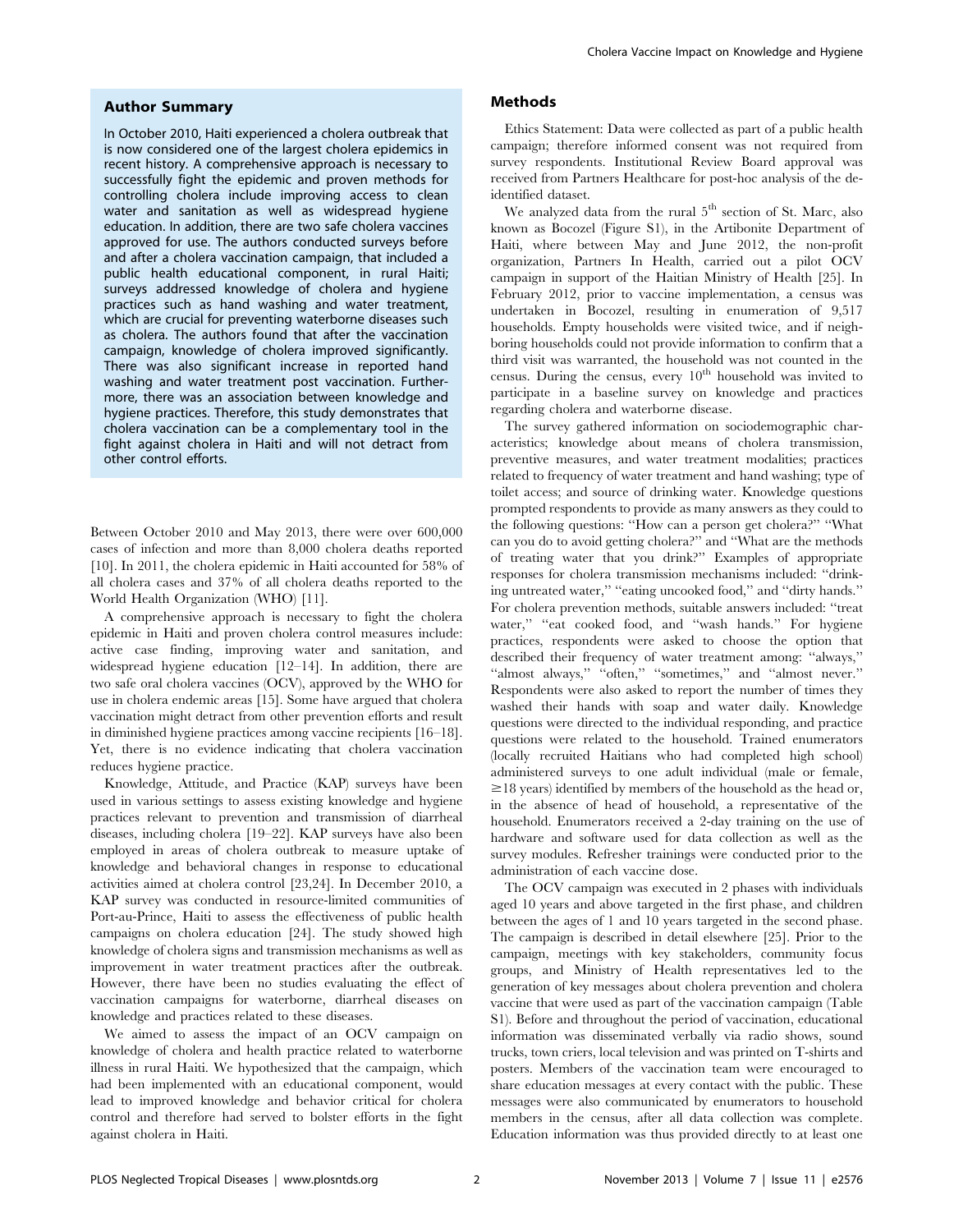representative of all enumerated households. All vaccine recipients received the same information during vaccination days, and the entire community received information during the period of the campaign. Printed educational information was not a major focus of the campaign because of low literacy rates in the region.

In September 2012, after the vaccine campaign, a follow-up survey was conducted to estimate vaccination coverage, and as a secondary objective, to evaluate knowledge and practice about cholera. De-identification of pre-vaccine survey data precluded resurveying the same participants; therefore, a list of 600 households was randomly generated from the 9,517 households enumerated during the census using a random number generator in Microsoft Excel. The same survey tool used in the prevaccination phase was administered to these households in addition to questions about receipt of cholera vaccine. The same enumerators collected census data and conducted both surveys with the exception of a few staff who were not available at the second time point.

We analyzed results from both surveys using Statistical Analysis System (SAS 9.3). Chi-square and Wilcoxon rank-sum tests were used to compare knowledge and practice variables from the preand post-vaccination surveys. We used multivariable logistic regression analysis to (1) evaluate changes in knowledge of cholera prevention and transmission and hygiene practices after the vaccine campaign; (2) examine whether proxies for socioeconomic status (i.e. ever having attended school and access to electricity at home) were associated with these outcomes; and (3) assess whether cholera knowledge was associated with hygiene practices. Multivariable models included a variable for survey (1 versus 2), ever having attended school, and electricity access in the home. To assess for confounding, we first identified baseline variables that were differentially distributed between the two surveys and were associated with any outcome at a p-value $\leq 0.05$ . These variables (farming occupation, latrine, open defecation) were then included in the multivariable models and those that altered the effect estimate for the survey variable by  $>10\%$  were retained in the final model.

## Results

A total of 811 households from 53 different localities were surveyed pre-vaccination (Survey1), and 518 households from 47 localities were interviewed post-vaccination (Survey2). Eighty-two of the 600 households randomly selected to complete Survey2 (13.7%) were not interviewed: 43 households had been destroyed or no longer existed, 12 households were empty despite two visit attempts, and 1 household resident was deceased. The remaining 26 households were either not accessible because of challenges presented by the rainy season or they could not be physically located based on the information in the census. Because there were few official addresses in this area, drawn markings had been made during the census to label and number houses; and in some cases, they were no longer legible.

## Vaccine coverage

Vaccine coverage is described in detail elsewhere and was estimated between 76.7–92.7% of the population of the region, with the lower limit of the range estimated by census and registration data and the upper limit estimated from Survey2 [25]. A total of 41,242 individuals received 2-dose series of the OCV. Of the 518 Survey2 respondents, 480 (92.7%) [95% CI 90.1%– 94.6%] reported receipt of at least one dose of the cholera vaccine, and 419 (80.8%) [95% CI 77.3%–84.0%] provided their vaccination cards for verification.

## Demographic characteristics of survey respondents

Baseline demographic characteristics for pre-and post-vaccine survey respondents were generally similar (Table 1); however statistically significant differences between the two time points were observed for household size, number of people sharing a toilet, toilet type, and having a farming occupation. 65.2% of Survey1 respondents reported use of latrine compared to 46.9% in Survey2. Farming was the most common occupation representing 69.5% of Survey1 respondents and 76.1% in Survey2.

## Comparison of cholera knowledge pre- and postvaccination campaign

Nearly all respondents pre-vaccine (99.1%) and post-vaccine (99.6%) had heard of cholera. A high level of knowledge was defined as greater than the median number of correct answers in Survey1 (Table 2). A significantly higher proportion of Survey2 respondents  $(63.8\%)$  knew  $\geq$  3 correct modes of cholera transmission compared to 48.1% in Survey1 ( $p<0.0001$ ). A similar pattern was observed with cholera prevention questions. Pre-vaccination, 50.0% of respondents provided  $\geq$  3 correct answers on how to avoid cholera compared to 64.5% post-vaccine ( $p<0.0001$ ). Finally, a higher percentage of individuals in Survey2 (44.1%) knew  $\geq$ 3 means of water treatment compared to Survey1  $(22.6\%)$  with p $< 0.0001$  (Figure 1).

None of the differentially distributed baseline variables significantly changed the effect estimates for any outcome; therefore, only the socioeconomic proxy variables (ever having attended school and access to electricity at home), and no additional variables, were included as covariates in the final multivariable models. For cholera knowledge, post-vaccination surveys were associated with a statistically significant increase in the odds of providing at least 3 correct responses on means of cholera transmission (odds ratio [OR] 1.91; 95% CI 1.52–2.40;  $p<0.0001$ ). For cholera prevention measures, the odds ratio of knowing 3 or more correct answers in Survey2 compared to Survey1 was  $1.83$  (95% CI, 1.46–2.30; p $\leq$ 0.0001). Similarly, there was also greater odds of knowing  $\geq$  3 ways to treat water in Survey2 relative to Survey1 (OR 2.75; 95% CI, 2.16–3.50; p $\leq 0.0001$ ). Ever having attended school and electricity access in the home, were not generally associated with increased knowledge (Table 3); however, we did observe a positive relationship between access to electricity in the home and knowing 3 or more means of avoiding cholera of borderline statistical significance (OR: 1.37; 95% CI: 1.00–1.89).

## Comparison of hygiene practices pre- and postvaccination campaign

The percentage of respondents who reported ''always'' treating their water increased from 49.4% in Survey1 to 62.0% in Survey2  $(p<0.0001)$ . The most common reasons provided for not always treating water were related to access to products. 35.9% had ''no products'' in Survey1 and 49.2% reported the same reason in Survey2. Products were ''hard to get'' for 28.2% and 35.0% of respondents in Survey1 and Survey2 respectively. Regarding hand washing practices, 46.7% of Survey2 respondents reported hand washing with soap and water  $\geq 4$  times a day compared to 41.1% in Survey1 (p 0.05). We observed decreased use of river water in Survey2 (42.7%) versus Survey1 (48.0%), although this was not statistically significant (p 0.06).

Multivariable regression analysis of hygiene practice revealed that relative to the pre-vaccination period, post-vaccination participants were more likely to report always treating water (OR1.62; 95% CI, 1.28-2.05; p $\leq$ 0.0001). Similarly, odds of washing hands with soap and water  $>4$  times a day was increased in Survey2 relative to Survey1 (OR1.30; 95% CI, 1.03–1.64; p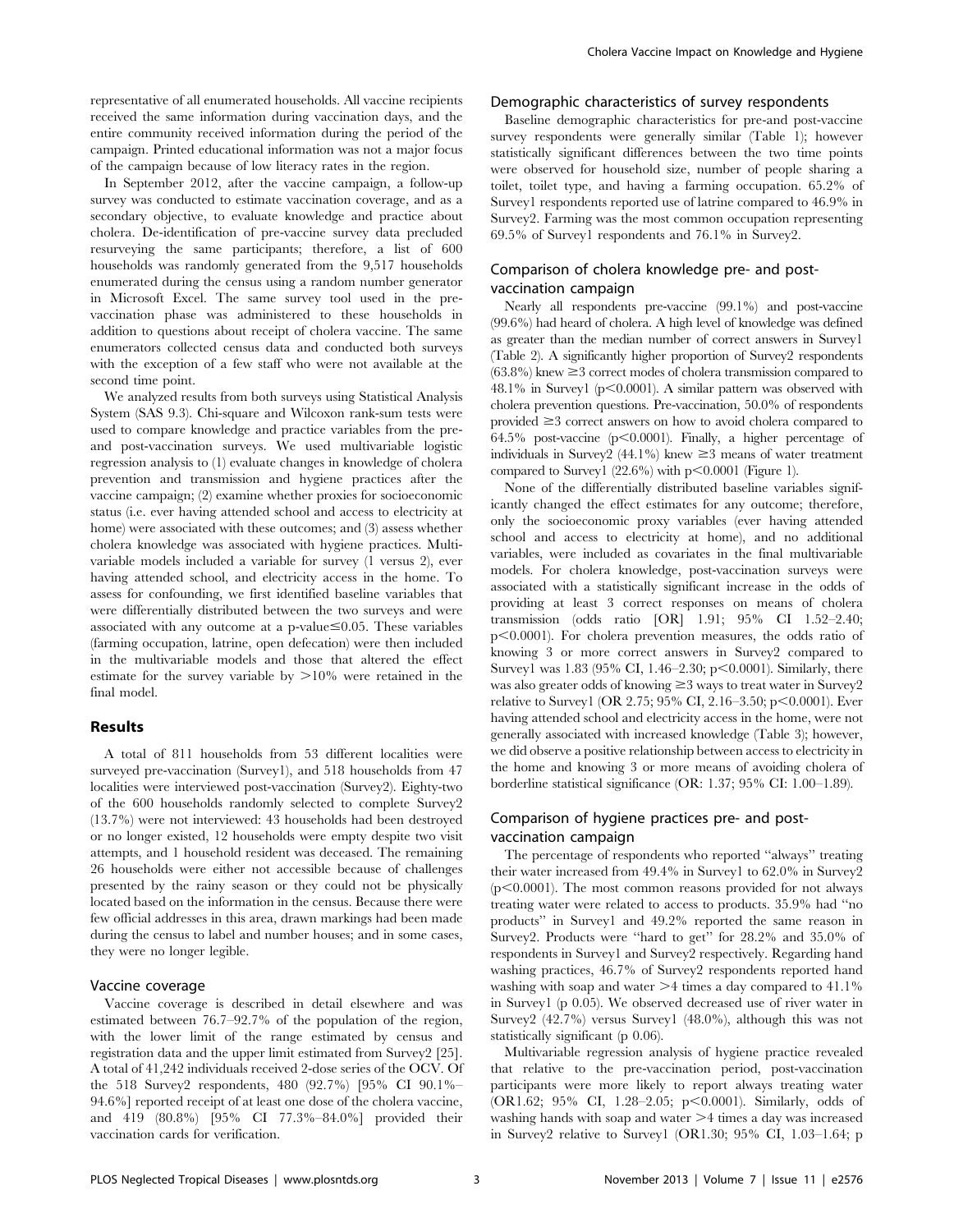Table 1. Characteristics of respondents in household surveys before and after an oral cholera vaccination campaign in rural Haiti, 2012.

|                                                                                            | Survey1 (N = 811) February<br>2012 n (%) or median (IQR) | N <sup>*</sup> (Survey1) | Survey2 (N = 518) September<br>2012 n (%) or median (IQR) | N <sup>*</sup> (Survey2) | $p$ value <sup>†</sup> |
|--------------------------------------------------------------------------------------------|----------------------------------------------------------|--------------------------|-----------------------------------------------------------|--------------------------|------------------------|
| Household Size (number of people)                                                          | $3(2-5)$                                                 | 811                      | $4(3-6)$                                                  | 518                      | < 0.001                |
| <b>Ever Attended School</b>                                                                | 393 (48.7)                                               | 807                      | 242 (46.9)                                                | 516                      | 0.54                   |
| Level of School (among those who<br>ever attended school)                                  |                                                          | 392                      |                                                           | 242                      | 0.42                   |
| Some Primary School                                                                        | 253 (64.5)                                               |                          | 155(64.1)                                                 |                          |                        |
| Some Secondary School                                                                      | 105(26.8)                                                |                          | 73 (30.2)                                                 |                          |                        |
| <b>Basic Literacy Program</b><br>(not primary school)                                      | 28(7.1)                                                  |                          | 13(5.4)                                                   |                          |                        |
| Beyond Secondary School                                                                    | 6(1.5)                                                   |                          | 1(0.4)                                                    |                          |                        |
| <b>Have Electricity</b>                                                                    | 127 (15.8)                                               | 806                      | 79 (15.3)                                                 | 518                      | 0.82                   |
| <b>Purchase Any Water</b>                                                                  | 363 (45.2)                                               | 804                      | 255 (49.2)                                                | 518                      | 0.16                   |
| <b>Farmer</b>                                                                              | 562 (69.5)                                               | 809                      | 394 (76.1)                                                | 518                      | 0.01                   |
| <b>Floor Type</b>                                                                          |                                                          | 808                      |                                                           | 518                      | 0.54                   |
| Earth                                                                                      | 560 (69.3)                                               |                          | 369 (71.2)                                                |                          |                        |
| Cement                                                                                     | 244 (30.2)                                               |                          | 149 (28.8)                                                |                          |                        |
| Wood                                                                                       | 2(0.3)                                                   |                          | 0(0.0)                                                    |                          |                        |
| Other                                                                                      | 2(0.3)                                                   |                          | 0(0.0)                                                    |                          |                        |
| <b>Toilet Type</b>                                                                         |                                                          | 808                      |                                                           | 518                      | < 0.0001               |
| Latrine                                                                                    | 527 (65.2)                                               |                          | 243 (46.9)                                                |                          |                        |
| Open Defecation                                                                            | 241 (29.8)                                               |                          | 251 (48.5)                                                |                          |                        |
| Non-flush Toilet                                                                           | 19(2.4)                                                  |                          | 23(4.4)                                                   |                          |                        |
| <b>Flush Toilet</b>                                                                        | 9(1.1)                                                   |                          | 1(0.19)                                                   |                          |                        |
| Other                                                                                      | 12(1.5)                                                  |                          | 0(0.0)                                                    |                          |                        |
| No. of People Sharing Toilet<br>(among those who did not report<br>use of open defecation) | $9(5-20)$                                                | 553                      | $10(6-23)$                                                | 267                      | 0.005                  |
| Have Children $\geq$ 1 and $\leq$ 5 years in<br>Household                                  | 341 (43.6)                                               | 782                      | 221 (42.7)                                                | 518                      | 0.78                   |

\*Total number of respondents from each Survey with data for the corresponding variable.

{ Wilcoxon rank-sum p-values provided for continuous variables; Chi-squared p-values provided for binary variables.

doi:10.1371/journal.pntd.0002576.t001

0.03). Higher socioeconomic status, as measured by ever having attended school and access to electricity, was associated with increased odds of always treating water and hand washing with soap and water  $\geq 4$  times a day (Table 3). There were no confounding variables associated with practice questions.

## Link between knowledge and practice

Knowledge of water treatment as a means of preventing cholera was associated with the practice of always treating water (OR 1.47; 95% CI, 1.14–1.89; p 0.003). Overall, there was no statistically significant association between knowledge of hand washing as a cholera preventive measure and practice of frequent hand washing (OR 1.10; 95% CI, 0.82–1.46; p 0.53). However, in stratified analyses, knowledge of hand washing as a preventive measure was significantly associated with the practice of washing hands  $\geq 4$ times a day post-vaccine (OR 2.47; 95% CI 1.35–4.51; p 0.003) but not pre-vaccine (OR 0.85; CI 0.61–1.19; p 0.35).

#### **Discussion**

This study aimed to evaluate the impact of a cholera vaccination campaign in rural Haiti on knowledge of cholera and health practice related to transmission and prevention of waterborne illnesses. It revealed that post-vaccination campaign, there was a significant increase in baseline knowledge and improvement in practice essential to cholera control.

Our pre-vaccination surveys revealed that at baseline, 48.1%, 50%, and 22.6% of respondents knew at least 3 means of cholera transmission, prevention methods, and treating water respectively. Nationwide health education campaigns on cholera prevention and transmission seem therefore to have reached this rural community, although, these proportions appear low. This may partly be related to the timing of our study that occurred almost two years after the outbreak when the intensity of public health messaging may have waned. Furthermore, the remote location of our rural study population combined with limited electricity may have hampered access to national mass media campaigns. A KAP survey conducted two months after the onset of cholera in the capital city, Port-au-Prince, showed 71.9% of respondents indicated consumption of contaminated water as a cholera transmission mode while 86.0% identified hand washing as a preventive measure [24]. In cholera endemic regions, rates of high knowledge on cholera from survey data range from 46.0% in Bangladesh to 84.8% in Tanzania [20,21].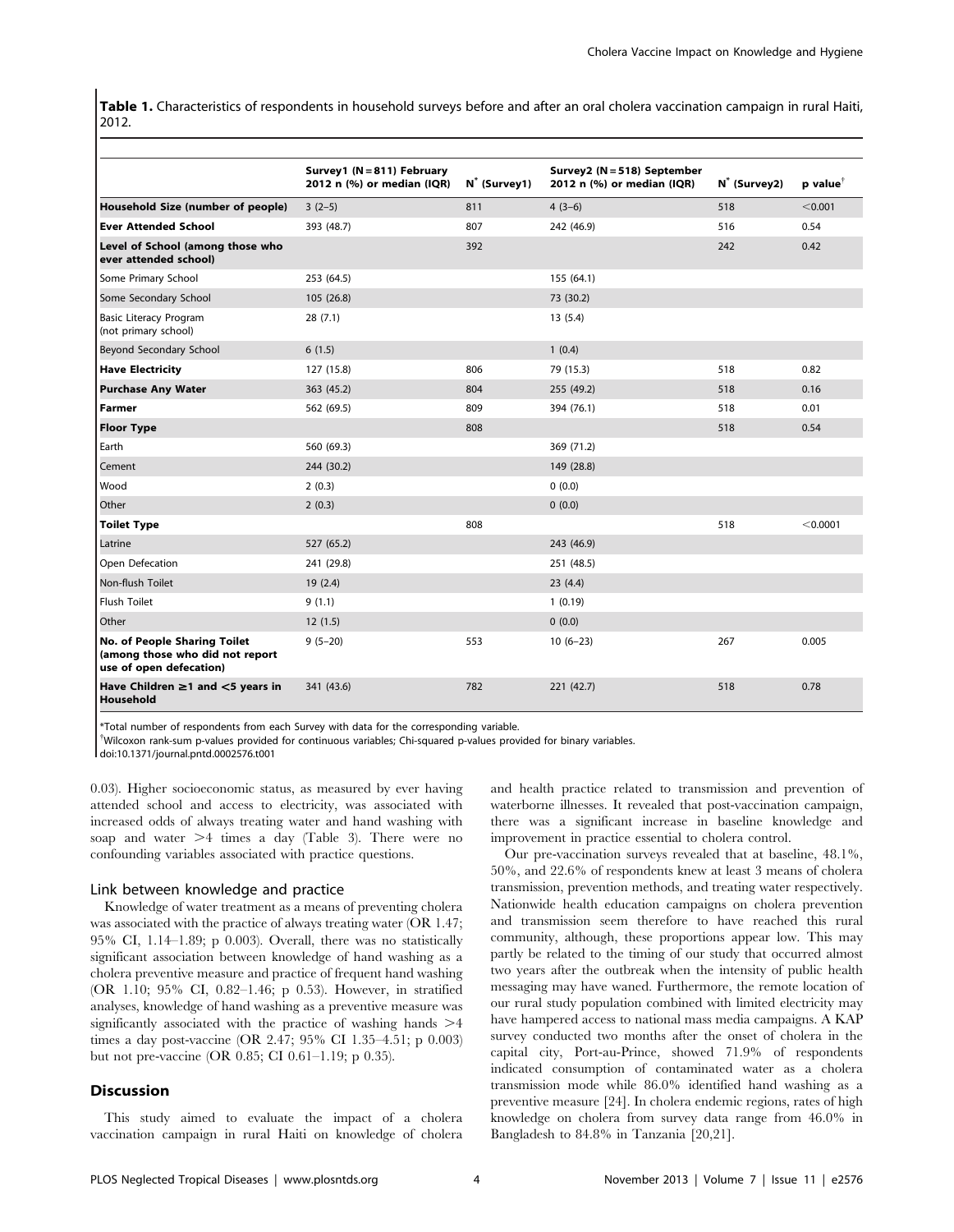Table 2. Prevalence of cholera knowledge and practices of water treatment and hand washing before and after an oral cholera vaccination campaign in rural Haiti, 2012.

| Outcome                                                                     | Survey1 (N = 811) February<br>2012 n (%) or median (IQR) | N (Survey1) | Survey2 (N = 518) September<br>2012 n (%) or median (IQR) | $N^*$ (Survey2) p value <sup>†</sup> |          |
|-----------------------------------------------------------------------------|----------------------------------------------------------|-------------|-----------------------------------------------------------|--------------------------------------|----------|
| <b>Median number of correct answers</b><br>on means of cholera transmission | $2(1-3)$                                                 | 796         | $3(2-3)$                                                  | 516                                  | < 0.0001 |
| $\geq$ 3 correct answers on means of<br>cholera transmission                | 383 (48.1)                                               | 796         | 329 (63.8)                                                | 516                                  | < 0.0001 |
| <b>Median number of correct answers</b><br>on means of avoiding cholera     | $2.5(2-3)$                                               | 796         | $3(2-3)$                                                  | 516                                  | < 0.0001 |
| $\geq$ 3 correct answers on means of<br>avoiding cholera                    | 398 (50.0)                                               | 796         | 333 (64.5)                                                | 516                                  | < 0.0001 |
| <b>Median number of correct answers</b><br>on means of treating water       | $2(1-2)$                                                 |             | $2(2-3)$                                                  |                                      | < 0.0001 |
| $\geq$ 3 correct answers on means of<br>treating water                      | 181 (22.6)                                               | 800         | 225 (44.1)                                                | 510                                  | < 0.0001 |
| <b>ALWAYS treat water</b>                                                   | 399 (49.4)                                               | 807         | 321 (62.0)                                                | 518                                  | < 0.0001 |
| Wash hands with soap and water<br>>4 times a day                            | 332 (41.1)                                               | 808         | 242 (46.7)                                                | 518                                  | 0.05     |

\*Total number of respondents from each Survey with data for the corresponding variable.

{ Wilcoxon rank-sum p-values provided for continuous variables; Chi-squared p-values provided for binary variables.

doi:10.1371/journal.pntd.0002576.t002



Survey1 (N 811) - February 2012 □Survey2 (N 518) - September 2012

Figure 1. Comparison of cholera knowledge pre- and post-vaccination campaign. Distribution of correct answers for each knowledge question before and after an oral cholera vaccination campaign in rural Haiti, 2012. doi:10.1371/journal.pntd.0002576.g001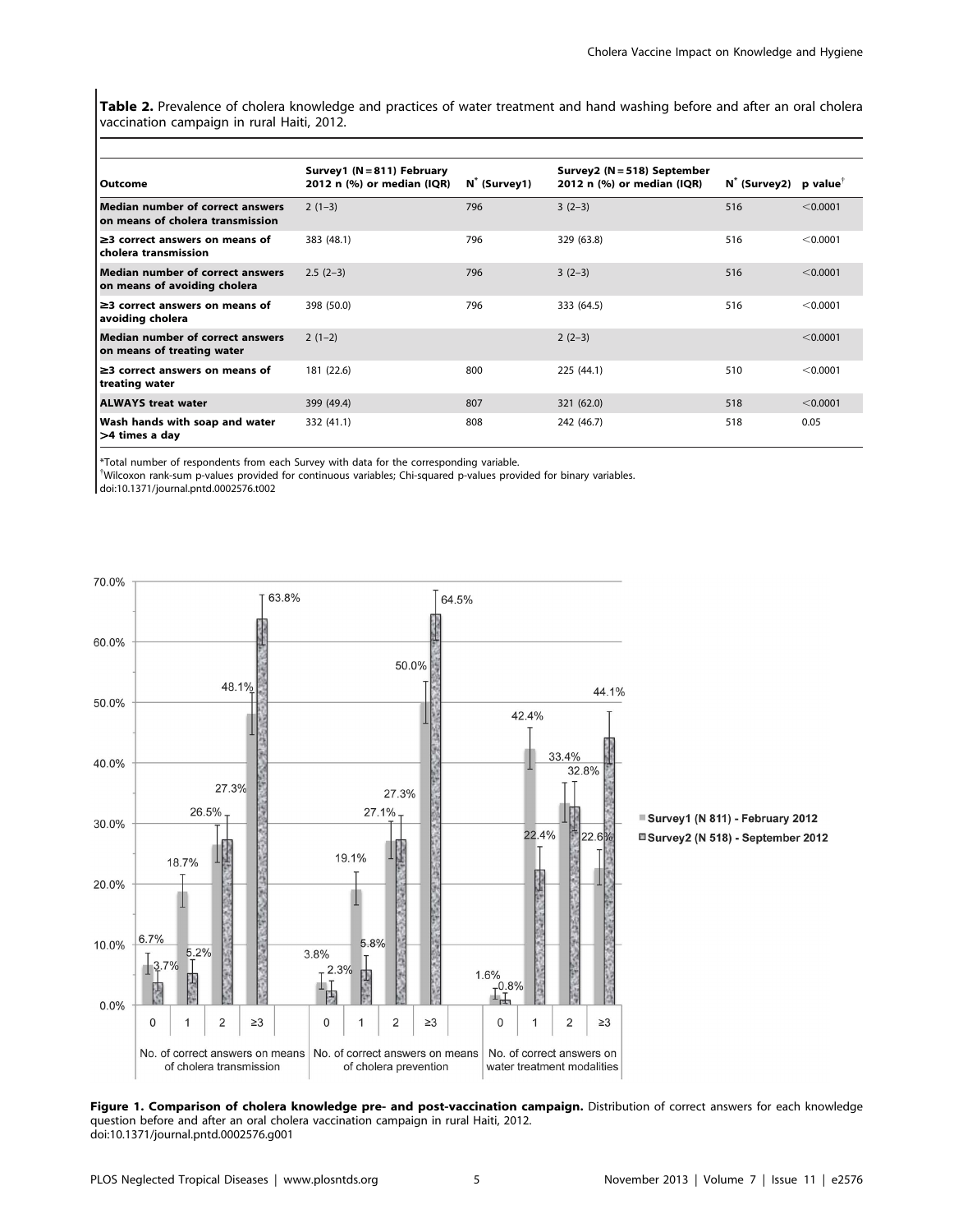Table 3. Multivariable analyses of factors associated with cholera knowledge and practices of water treatment and hand washing before and after an oral cholera vaccination campaign, February 2012 and September 2012, respectively in rural Haiti.

| $\geq$ 3 correct answers on means of cholera transmission |                               | ODDS RATIO (95% CI)    | p value  |
|-----------------------------------------------------------|-------------------------------|------------------------|----------|
|                                                           | Ever attended school          | $1.00(0.79 - 1.25)$    | 0.97     |
|                                                           | Access to electricity at home | $1.10(0.81 - 1.51)$    | 0.54     |
|                                                           | Survey2                       | $1.91(1.52 - 2.40)$    | < 0.0001 |
| $\geq$ correct answers on means of avoiding cholera       |                               |                        |          |
|                                                           | Ever attended school          | $0.94(0.75 - 1.19)$    | 0.61     |
|                                                           | Access to electricity at home | $1.37(1.00-1.89)$      | 0.05     |
|                                                           | Survey2                       | $1.83(1.46 - 2.30)$    | < 0.001  |
| $\geq$ correct answers on means of treating water         |                               |                        |          |
|                                                           | Ever attended school          | $1.07(0.83 - 1.37)$    | 0.61     |
|                                                           | Access to electricity at home | $0.94(0.66 - 1.32)$    | 0.70     |
|                                                           | Survey2                       | $2.75(2.16-3.50)$      | < .0001  |
| ALWAYS treat water                                        |                               |                        |          |
|                                                           | Ever attended school          | 1.75 (1.39-2.20)       | < 0.0001 |
|                                                           | Access to electricity at home | $1.58(1.13 - 2.20)$    | 0.01     |
|                                                           | Survey2                       | $1.62$ $(1.28 - 2.05)$ | < 0.001  |
| Wash hands with soap and water >4 times a day             |                               |                        |          |
|                                                           | Ever attended school          | $1.70(1.35 - 2.15)$    | < 0.001  |
|                                                           | Access to electricity at home | $1.83(1.34 - 2.52)$    | 0.0002   |
|                                                           | Survey2                       | $1.30(1.03 - 1.64)$    | 0.03     |

doi:10.1371/journal.pntd.0002576.t003

This study demonstrates that an OCV campaign with a strong public health education component was associated with increase in knowledge of cholera transmission, preventive measures, and methods of treating water. We also observed significant improvement in health practices essential for prevention of waterborne diseases after the vaccine campaign. Beau de Rochars et al. similarly reported significant improvement in water treatment practices in Haiti from 30.3% before cholera to 73.9% after community wide education campaigns in response to the outbreak [24]. Currently, there are no available data on the impact of a cholera vaccine program on knowledge and behavior related to cholera. Our cholera vaccination campaign provided an opportunity to raise awareness and directly reinforce public health messages about cholera control in the target population. Our findings demonstrate that an OCV campaign can be complementary to and even strengthen other cholera control efforts during an epidemic. Similarly, other vaccination programs may potentially function as health system strengthening tools in resource limited settings.

Our study also showed an association between knowledge and practice. Although a KAP study in Bangladesh demonstrated that good knowledge of cholera was associated with better prevention practices [20], other studies have shown hygiene practice rates were not commensurate with knowledge [21,23]. It is important to note that KAP surveys do not explore the nuances of the social and economic context that influence or even deter the translation of knowledge into practice. For example, our surveys identified access to products as an important barrier to the practice of frequent water treatment. We also found that surrogates of higher socioeconomic status were associated with increased frequency of hand washing and water treatment. This may be attributed to the fact that individuals of higher socioeconomic status are likely able to afford soap and products for treating water. Although these products are distributed periodically free of charge by government and non-government organizations, they ordinarily must be purchased. They were not distributed to households at the time of the survey, but distributions did take place to some extent between the two surveys. Despite the apparent association between knowledge and practice, it is crucial to consider the various factors beyond information that influence health practices, particularly in resource limited settings. Moreover, it is not yet evident how levels of knowledge and hygiene practices as measured by KAP surveys actually impact cholera epidemics. To our knowledge, no data exists to confirm that higher knowledge and improved hygiene as measured by KAP surveys result in improved outcomes (e.g. decreased incident cases and mortality rates) in areas experiencing an epidemic.

This study has some limitations. First, we cannot exclude that other factors or interventions, external to the OCV campaign, were responsible for the findings. Nevertheless, despite our organization's presence in the area, work with the Ministry of Health, and consultation with the local water authorities at the time of writing, we are unaware of any other blanket community hygiene and education programs that occurred between the two surveys, other than our OCV campaign activities and routine public health messaging about the epidemic. There are technical water improvement initiatives that began in April 2012, but they do not have significant community educational components related to cholera or waterborne disease. A pre and post survey outside the catchment area of the OCV campaign would have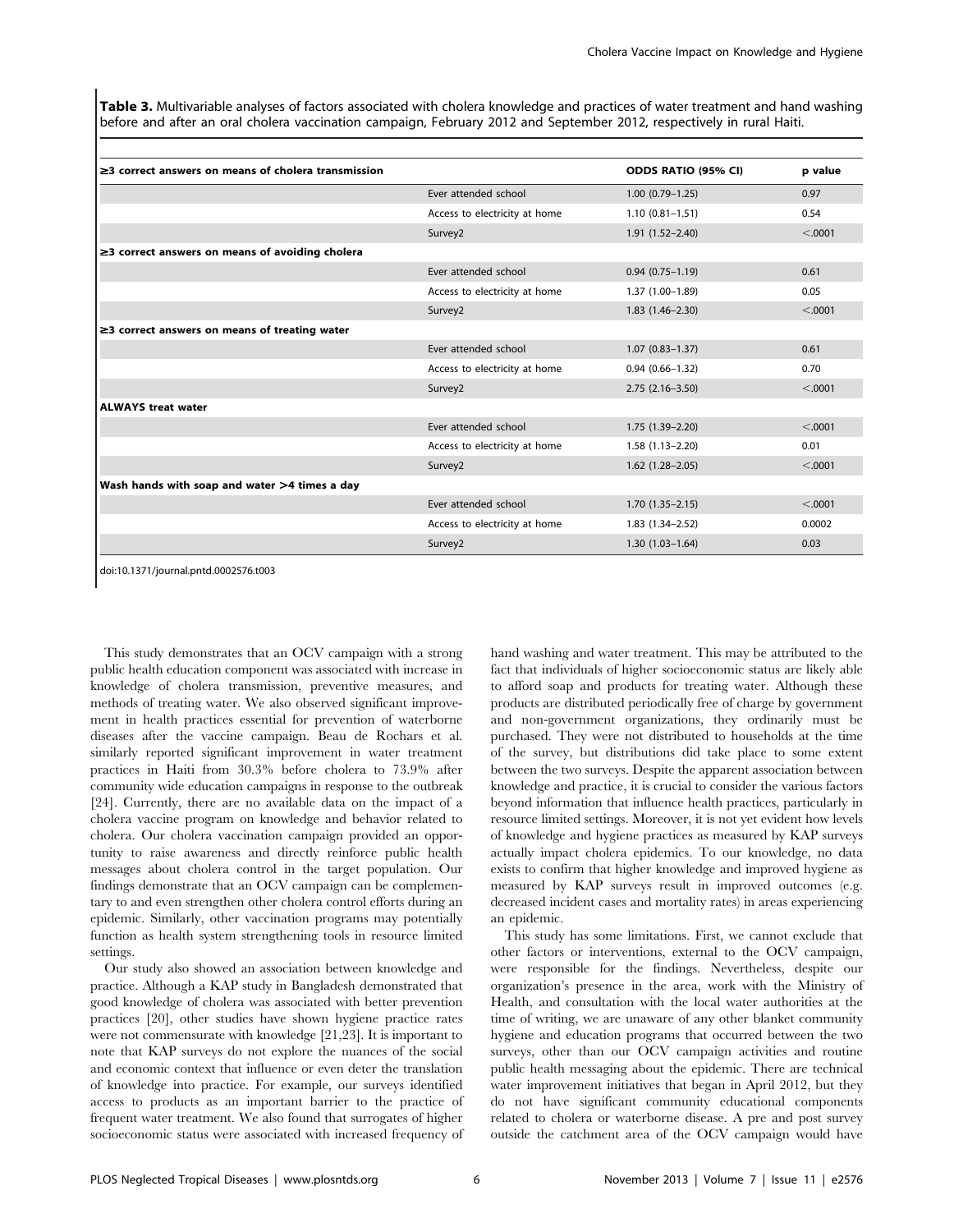provided comparison data, but this was not feasible as part of the vaccination campaign. Second, our study relied on self-report to assess water treatment and other hygiene practices so we cannot verify that reported practice was actual practice. Third, while we aimed for random, systematic sampling, the programmatic nature of the survey and the environment presented challenges in its execution. In Survey1, we interviewed 8.5% of households that completed the census, which was lower than 10% that would be expected when surveying every  $10<sup>th</sup>$  household. If some enumerators restarted their count of every 10<sup>th</sup> household daily, instead of continuing the count across the days over the two-week census, this would explain the lower than expected survey rate. For postvaccine surveys, we were unable to survey 13.7% of the 600 randomly generated households, partly due to lack of visible address markings on homes, families who moved away, lack of directions for homes in the census data, and challenges related to the rainy season. We lack information to assess whether households surveyed and not surveyed were comparable and whether respondents were similar across the two surveys. Nonetheless, we believe that it is unlikely there was a systematic bias in the inclusion households, and therefore it is unlikely that excluded households had significantly better or worse knowledge and practice about cholera than the included households. If surveyed households had different knowledge levels and practices than those not surveyed, this would bias our absolute estimates of knowledge and practice, but would unlikely influence our overall findings of improved knowledge and practice unless the extent or pattern of excluded households differed across the two Surveys. Finally the unequal distribution of some sociodemographic characteristics between the two survey populations raises the possibility of unmeasured differences in populations sampled. However, we believe that the observed differences reflect population-level changes over time such as seasonal variations in occupation and latrine access. For instance, post-vaccine surveys were administered later in the agricultural season when more participants may have identified as being farmers. Latrines are also at increased risk of overflowing in the rainy season, thus potentially forcing more individuals to resort to open defecation.

#### References

- 1. Centers for Disease Control and Prevention (2010) Update: Cholera Outbreak—Haiti, 2010. MMWR Morb Mortal Wkly Rep 59: 1473–1479.
- 2. Centers for Disease Control and Prevention (2010) Update: Cholera Outbreak—Haiti, 2010. MMWR Morb Mortal Wkly Rep 59: 1586–1590.
- 3. Centers for Disease Control and Prevention (2010) Update on Cholera—Haiti, Dominican Republic, and Florida, 2010. MMWR Morb Mortal Wkly Rep 59: 1637–1641.
- 4. Sack DA, Sack RB, Nair GB, Siddique AK (2004) Cholera. Lancet 363(9404): 223–233.
- 5. WHO/UNICEF (2010) Progress on Sanitation and Drinking Water: 2010 Update. Geneva: WHO/UNICEF, Available: http://www.unicef.org/eapro/ JMP-2010Final.pdf. Accessed 15 April 2013.
- 6. Centers for Disease Control and Prevention (2010) Rapid establishment of an internally displaced persons disease surveillance system after an earthquake— Haiti, 2010. MMWR Morb Mortal Wkly Rep 59: 939–945.
- 7. Jenson D, Szabo V, Duke FHI Haiti Humanities Laboratory Student Research Team (2011) Cholera in Haiti and other Caribbean regions, 19th century. Emerg Infect Dis 17: 2130–2135.
- 8. Talkington D, Bopp C, Tarr C, Parsons MB, Dahourou G, et al. (2011) Characterization of toxigenic Vibrio cholerae from Haiti, 2010–2011. Emerg Infect Dis 17(11): 2122–2129.
- 9. Siddique AK, Nair GB, Alam M, Sack DA, Huq A, et al. (2010) El Tor cholera with severe disease: a new threat to Asia and beyond. Epidemiol Infect 138(3): 347–352.
- 10. Ministère de la Santé Publique et de la Population, Haiti (2013) MSPP daily reports on the progress of cholera in Haiti. Available: http://www.mspp.gouv. ht/site/index.php. Accessed 30 May 2013.
- 11. World Health Organization (2012) Cholera, 2011. Wkly Epidemiol Rec 87: 289–304.

## Conclusion

After an integrated cholera vaccination campaign in rural Haiti, surveys demonstrate a significant increase in knowledge of cholera transmission and prevention mechanism as well as improvement in practices of water treatment and frequent hand washing, which are critical for curbing the spread of diarrheal diseases such as cholera. This provides evidence that oral cholera vaccination can be part of comprehensive cholera control and can reinforce, rather than detract from, other prevention activities in Haiti.

## Supporting Information

Figure S1 Country map indicating location of an oral cholera vaccination campaign and knowledge and practice surveys in rural Haiti (Bocozel), 2012. (TIF)

Table S1 Key education messages. Key education messages before and during a cholera vaccination campaign in rural Haiti, 2012 (translated from Haitian Creole). (DOC)

### Acknowledgments

The oral cholera vaccination campaign was the result of a collaborative effort of many individuals and organizations. The authors acknowledge contributions from the Haitian Ministry of Health. We would also like to thank Jonathan Lascher, Dana Thomson, Claude Santiague, and Rose Mackie Joseph in addition to all PIH and Zanmi Lasante staff and volunteers for their tireless dedication to the project. We wish to thank community members and leaders in Bocozel and Grand Saline.

## Author Contributions

Conceived and designed the experiments: LCI MF JT. Performed the experiments: OA JT JH MR. Analyzed the data: OA MF LCI. Contributed reagents/materials/analysis tools: LCI MF JT. Wrote the paper: OA MF JT JH MR LCI.

- 12. World Health Organization (1993) Guidelines for Cholera Control. Geneva: WHO, Available: http://whqlibdoc.who.int/publications/1993/924154449X. pdf. Accessed 15 April 2013.
- 13. World Health Organization Global Task Force on Cholera Control (2004) First steps for managing an outbreak of acute diarrhoea. Available: http://www. who.int/topics/cholera/publications/en/first\_steps.pdf. Accessed 15 April 2013.
- 14. World Health Organization Global Taskforce on Cholera Control (2004) Cholera outbreak: assessing the outbreak response and improving preparedness. Available: http://whqlibdoc.who.int/hq/2004/WHO\_CDS\_CPE\_ZFk\_2004. 4\_eng.pdf. Accessed 15 April 2013.
- 15. World Health Organization (2010) Cholera Vaccines: WHO position paper. Wkly Epidemiol Rec 85: 117–128.
- 16. Ivers LC, Farmer PE, Pape WJ (2012) Oral cholera vaccine and integrated cholera control in Haiti. Lancet 379: 2026–2028.
- 17. Trenton D (9 November 2010) New cholera campaign faces tough questions. USA Today News. Available: http://usatoday30.usatoday.com/news/health/ story/health/story/2011-11-09/New-Haiti-cholera-campaign-faces-toughquestions/51136304/1. Accessed 30 April 2013.
- 18. Knox R (28 October 2010) Cholera Vaccine Isn't The Answer for Haiti. NPR. Available: http://www.npr.org/blogs/health/2010/10/28/130884642/whythe-cholera-vaccine-isn-t-the-answer-for-haiti. Accessed 30 April 2013.
- 19. Vivas A, Gelaye B, Aboset N, Kumie A, Berhane Y, et al. (2010) Knowledge, Attitudes, and Practices (KAP) of Hygiene among School Children in Angolela Ethiopia. J Prev Med Hyg 51(2): 73–79.
- 20. Wahed T, Kaukab SS, Saha NC, Khan IA, Khanam F, et al. (2013) Knowledge of, attitudes toward, and preventive practices relating to cholera and oral cholera vaccine among urban high-risk groups: findings of a cross-sectional study in Dhaka, Bangladesh. BMC Public Health 13: 242–253.